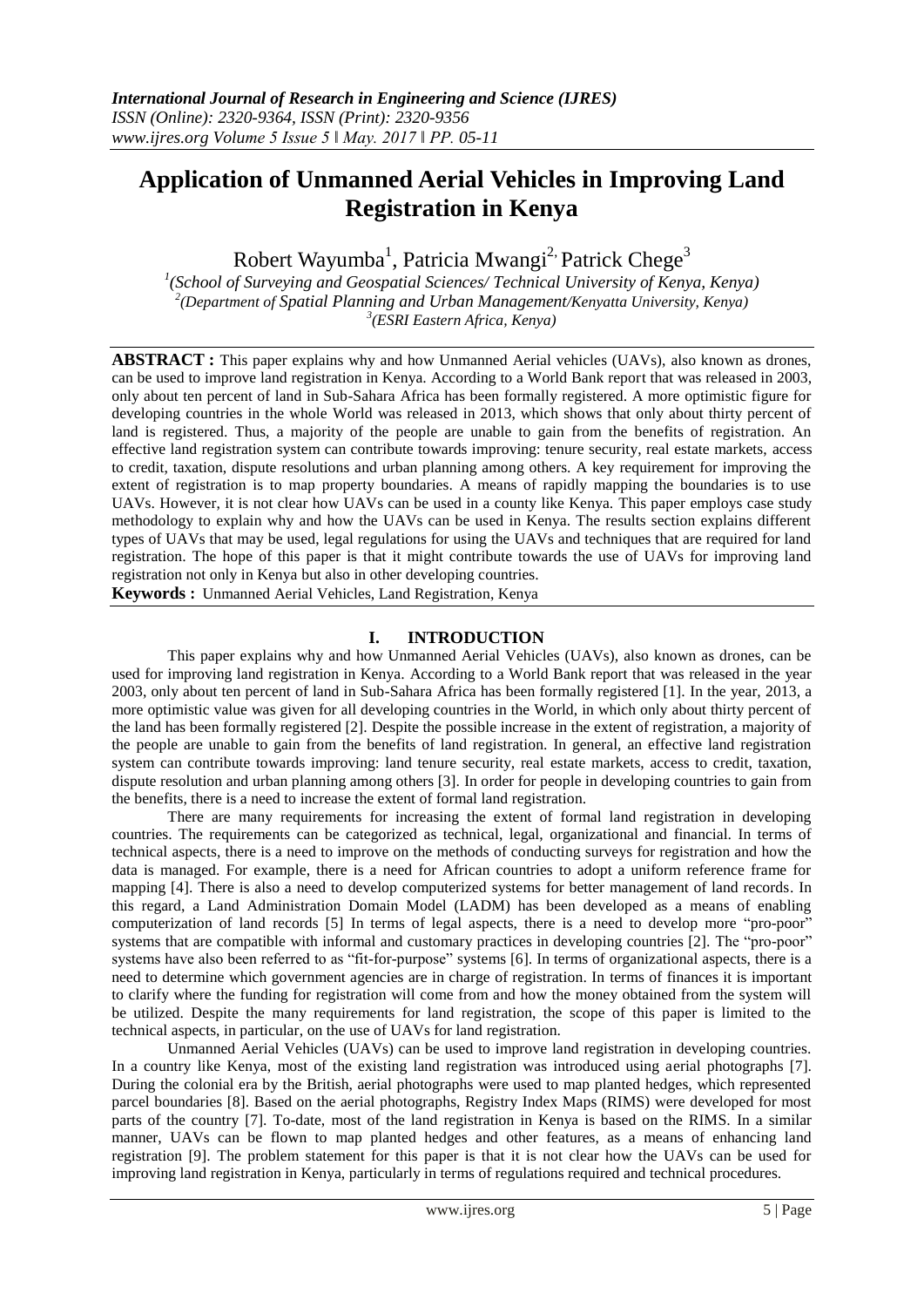There are not many projects that have attempted to use UAVs for land registration in Kenya. According to a literature search, only one project seems to be trying to show how the UAVs may be used for registration. The project is entitled "its4land" and is a European Commission Horizon 2020 funded project. The main aim of the project is to show the use of geospatial technology innovations for improving land tenure security in Eastern Africa countries [10]. The main partners in the project are: WestfaelischeWilhelms-UniversitätMünster (Germany), KU Leuven (Belgium), HansaLuftbild AG (Germany), Institutd'EnseignementSuperieur de Ruhengeri (Rwanda), Bahir Dar University (Ethiopia), The Technical University of Kenya (Kenya) and Esri Rwanda Ltd. Despite the presence of the project, it is still not clear how UAVs can be used in Kenya, particularly as regards the regulations and technical procedures. The next section of this paper describes the methodology that was used to explain how the UAVs may be used for improving land registration in Kenya.

The remaining parts of this paper are arranged as follows. Section two will explain the methodology that was used in this paper. The subsequent sections will provide results on the use of UAVs in Kenya, after which a conclusion will be provided.

## **II. METHODOLOGY**

Case study methodology was selected as the main form of inquiry for this paper. This methodology was selected because it is a social science method that can be used to develop sound theories about a phenomenon under investigation [11]. The methodology was also selected because it allows the use of multiple sources of data, such as books, journal articles, newspaper articles, interviews and observation among others [12]. Case study methodology is also a recommended method of inquiry for research in cadastral and land registration systems [13].

Based on this methodology, the Republic of Kenya was selected as the case. In this regard, focus was on how UAVs can be used for land registration. Data was obtained by conducting telephone interviews with staff members from the Kenya Civil Aviation Authority (KCAA), from existing literature and practical use of drones. The next sections provide the results, which are categorized into (i) types of drones/ UAVs that can be used, (ii) regulations concerning the use of UAVs in Kenya and (iii) technical aspects on the use of drones for land registration.

## **III. TYPES OF UAVS/DRONES**

This chapter provides an explanation of the different types of drones that may be used for improving land registration in Kenya. Drones can be classified according to their weight, functionality [14] and propulsion [15]. An elaboration of each category is shown in table 1:

| Table 1: Classifications of drones with descriptions in each category |  |  |
|-----------------------------------------------------------------------|--|--|
|                                                                       |  |  |

| Category                         | <b>Description</b>                                                                                                |  |  |  |
|----------------------------------|-------------------------------------------------------------------------------------------------------------------|--|--|--|
| Weight                           |                                                                                                                   |  |  |  |
| Micro air vehicle (MAV)          | Weigh less than 1 gramme and is the smallest UAV                                                                  |  |  |  |
| Miniature UAV (also called SUAS) | Weigh less than 25 kg                                                                                             |  |  |  |
| Heavier UAVs                     | Weigh more than 25 kg                                                                                             |  |  |  |
| <b>Functionality</b>             |                                                                                                                   |  |  |  |
| Target and decoys                | These are targets that simulate enemy missiles                                                                    |  |  |  |
| Reconnaissance                   | Provide intelligence in the battlefield                                                                           |  |  |  |
| Combat                           | In high-risk missions they have attack capability                                                                 |  |  |  |
| Logistics                        | Provide cargo delivery services                                                                                   |  |  |  |
| Research and development         | provides a framework on improving technologies in UAVs                                                            |  |  |  |
| Civil and commercial UAVs        | These include aerial photography, data collection, agriculture, wildlife                                          |  |  |  |
|                                  | as well as other uses                                                                                             |  |  |  |
| <b>Propulsion</b>                |                                                                                                                   |  |  |  |
| Single-rotor                     | Used in aerial LiDAR laser scanning<br>п.<br>A. VARDA<br>Figure 1: HCP-M Copter (Image courtesy of NM Group) [16] |  |  |  |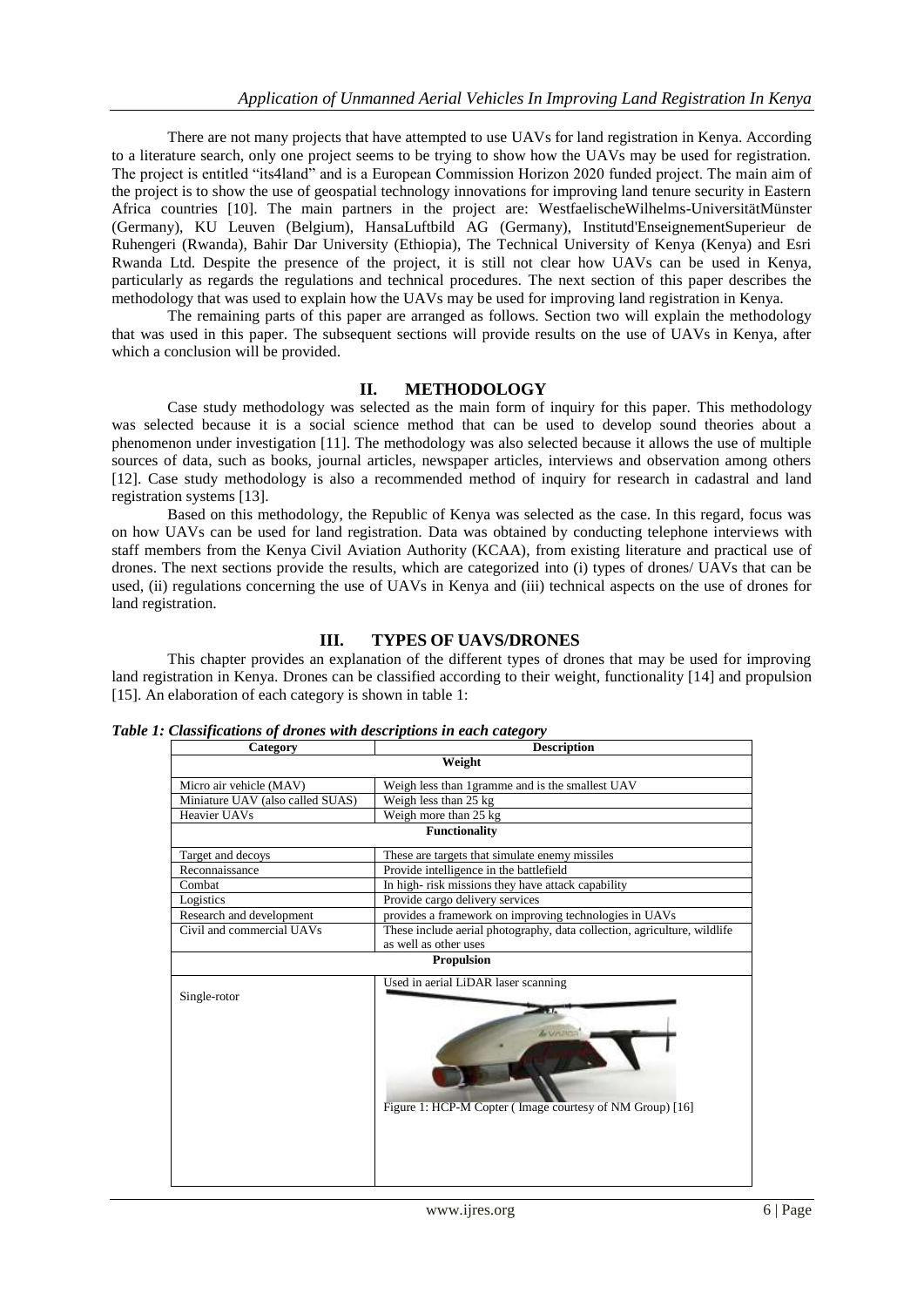| Multi-rotor       | Used for sight-seeing and photography<br>Figure 2: DJ1 Phantom 3 (Image courtesy of DJI Professional) [17]                       |
|-------------------|----------------------------------------------------------------------------------------------------------------------------------|
| Fixed-wing        | Used for aerial mapping<br>Figure 3: DT 18 UAV (Image courtesy of Delairtech) [18]                                               |
| Fixed-wing hybrid | Used for delivery services e.g medicine, food<br>Figure 4: Wingcopter hybrid drone (Image courtesy of Geozone<br>Geomatics) [19] |

# **IV. REGULATIONS ON THE USE OF UAVS/ DRONES IN KENYA**

This section outlines the regulations for using UAVs in Kenya. In February 2017, Kenya approved the regulations for the use of drones, making it the second country, after Rwanda in the Eastern African region to approve the use of drones [20]. In January 2015, Kenya placed restrictions on the use of drones such that one needed authorization from the Ministry of Defense and the Kenya Civil Aviation Authority (KCAA) to operate one. The Kenya Civil Aviation Authority (KCAA) had prepared draft regulations that would guide users of remotely piloted aircraft systems (RPAS), commonly known as drones, in Kenya [21]. The final regulations, which were approved by the Security Council, are yet to be published which will provide proper guidelines on the use of drones [20].

According to the draft regulations, KCAA has categorized drones as recreational, private and commercial, with those weighing less than 5kg to be used for recreation or sports only, those between 5-25kg for private activities [22]. In Africa, Kenya will be among the few countries to prepare regulations for remotely piloted aircrafts. Highlights of the draft RPAS regulations published by KCAA [21] are:

- KCAA shall establish and implement a system for registration and identification of RPAS in Kenya.
- Kenyan citizens above the age of 18 and resident in Kenya are eligible to own RPAS.
- RPAS operators to obtain RPAS Operating Certificates to be issued by KCAA.
- RPAS operators must have adequate third party insurance cover.
- RPAS operators are responsible for the safety and security of RPAS operations including associated facilities, personnel and equipment.
- The regulations provide for fines and jail terms for those who violate the rules.
- RPAS for private, recreational or sports use will not be allowed to fly higher than 400 feet above ground level. Commercial RPAS will be flown at heights specified by the Authority.
- No RPAS operations at night or in conditions of poor visibility.
- RPAS operators shall ensure that all incidents and accidents are reported to KCAA.
- RPAS flights from Kenya to another country must be authorized by the state of destination. Similary, RPAS flights originating from outside Kenya must have authorization from KCAA.
- RPAS shall not be flown within 10 kilometers of an aerodrome from the aerodrome reference point for code C, D, E and F aerodromes except with the written permission of the owner or operator of the aerodrome and approval from the Authority.
- RPAS pilots shall ensure that air traffic control is made aware of any operations that shall take place in areas which are likely to affect manned and controlled air traffic.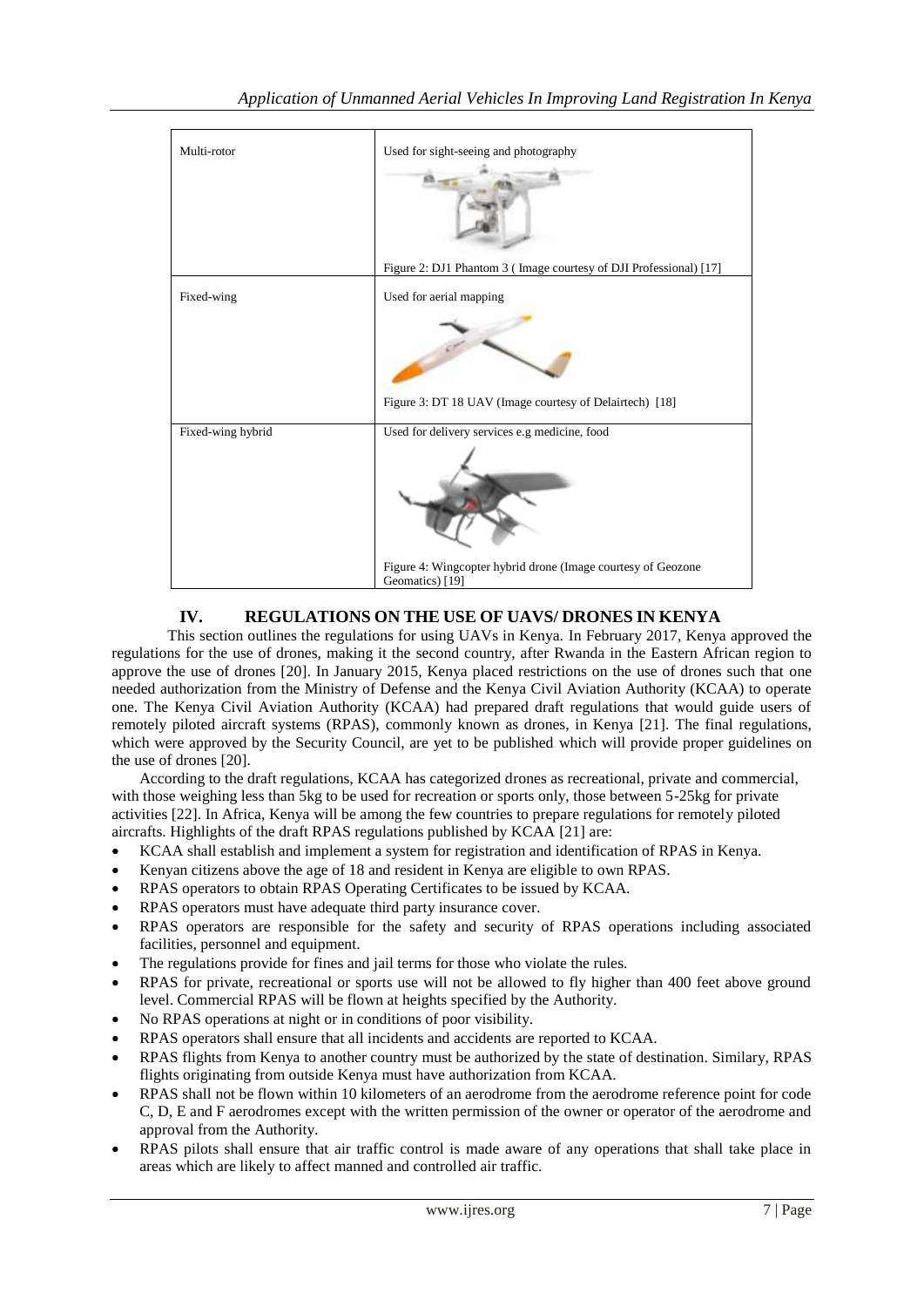## **1. Challenges with use of drones**

#### **Some of the challenges cited by KCAA [23] include:**

- Drones can pose a danger as they can stray into air traffic lanes leading to collisions. As they are remotely piloted, the drone operator has no visual to other air traffic within the drone's vicinity.
- Most civilian drones do not have radar systems, do not have links to air traffic control systems nor do they have collision avoidance systems.
- The ground based pilot controls the aircraft using radio frequencies. Therefore, a portion of the radio spectrum should be allocated for use by drone aircraft.
- Training of pilots-In countries where drones are normally used such as US, UK, Australia, they specify that drones above a certain size must be operated by a trained pilot. Smaller sizes do not require a pilot license as they are considered model aircraft, though one still requires training.

#### **2. Authorization Process of Kenyan Drones**

Institutions, entities or individuals intending to test, procure or operate Remotely Piloted Aircraft must seek authorization from the following [24]:

- Approval to operate your drone must first come from the Ministry of Defense;
- After receiving an approval from the Ministry of Defense, an application should be made to the Kenya Civil Aviation Authority to fly one's drone. Authorizations will only be considered after an approval from the Ministry of Defense.

## **V. USE OF UAVS FOR LAND REGISTRATION**

This section describes technical aspects on the use of UAVs for land registration in Kenya. Explanations are provided on (i) flying the drone, (ii) data processing and (iii) possible products for land registration.

#### **(i) Flying the drone**

As explained in the previous section, there are different types of UAVs. In general, the UAVs can be put into two main categories (a) quad-copters, which take off vertically like a helicopter and (b) fixed wing, which take off like a normal airplane. This section provides a brief description on how to fly either the quadcopter or the fixed wing. In this regards, the procedures are generalized because the two machines are different. Nonetheless, the two types of UAVs share some common aspects on flying. The descriptions below are based on the first authors experience in flying a quod-copter from agribotix and a fixed wing drone from delair-tech.

The first step in flying a UAV can be described as flight preparation. The preparation includes: charging batteries, developing a flight plan, checking the drone and its payload and checking weather conditions. In most cases, UAVs fly using lithium ion batteries which can be difficult and sensitive to charge. In order to avoid damage to the batteries and to ensure proper charging takes place, the user should follow a strictly developed sequence of charging the batteries [25]. The flight plan can be developed in the office using a laptop or device which has high resolution imagery. In this case, the device could be a mobile phone or a computer tablet. Based on the high resolution image on the device, the user can delineate waypoints (coordinates) on the main parts of the area to be surveyed [26]. Based on the waypoints, the user can use software to automatically generate a flight plan. The flight plan will appear as shown in Figure 5.The flight plan can be subsequently modified to fit with the field conditions.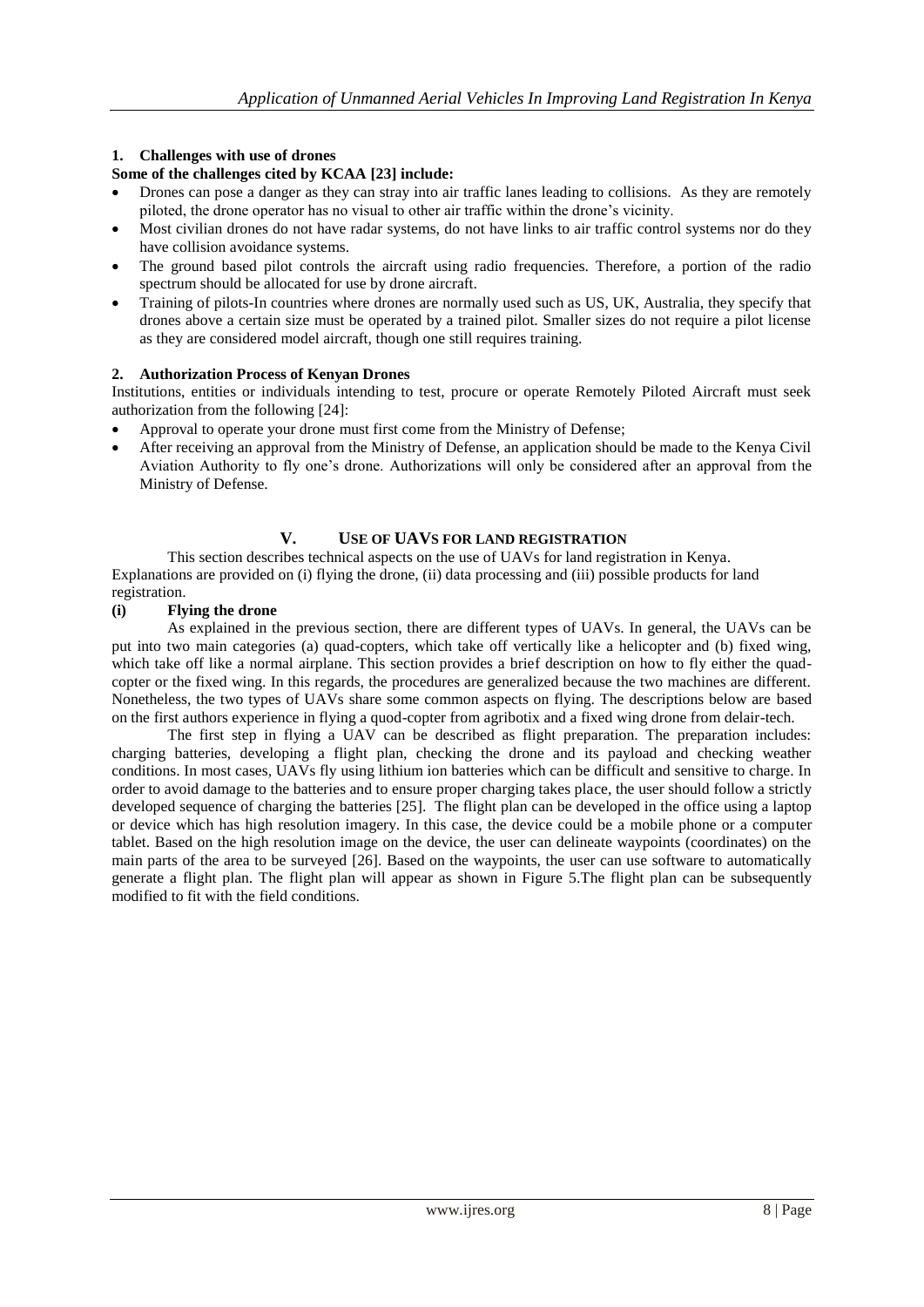

**Figure 5 shows a sample UAV flight path with waypoints. Image obtained fromhttp://9threesolutions.com/portfolio/stockpile-volume-estimation/**

The next step in the flight preparation is to check the drone itself and its peripheral devices. The user needs to ensure that all parts of the aircraft are functioning and connected to each other. In this regard, most UAVs come with a manual that has techniques of checking that the craft is working. Finally, the user needs to ensure that the payload is working. In this case, in order to map property boundaries, the operator needs to have camera which operates in the visible portion of the electromagnetic spectrum (i.e. Red Green and Blue) as the payload. If necessary, a video camera can also be included. However, the main aim is to be able to capture high resolution images of property boundaries. The user should also ensure that a memory card is available for storage of the captured data [26].

The next portion of the work is to conduct the flight itself. After going through all the pre-flight preparations, the user can take the equipment out to the field, into the area which is to be mapped for registration. Considering that the take-off and landing are the most sensitive parts of using the UAV, the operator is advised to strictly follow the sequence provided by the manufacturer. In the field, the user is required to connect the laptop to the drone and antennae to ensure proper communication between the devices. After confirming that the system is working properly, and a lock is obtained with a sufficient number of Global Navigation Satellite Systems (GNSS), the user can launch the UAV and start data collection. At this point, one pilot/ operator observes the laptop to ensure all configurations are correct, while another pilot observes the drone to ensure all is well in the air. After the data capture is accomplished, the drone is brought back and landed from a selected area of the mapping area. In some cases, the pilot is advised to take control of the drone using a handheld joy-stick, to make sure the craft lands safely. The next step is data processing.

#### **(ii) Data processing**

The data obtained from the UAV should then be processed to develop products that can be used for land registration. In general, when the UAV is in flight, it captures overlapping photographs of the area being mapped. The obtained photographs can have a forward overlap of 60 percent and a side overlaps of 30 percent. The size of the overlaps can also be determined by the user. According to photogrammetry principles, the overlaps can be used to develop a mosaic of the area [27] as shown in figure 6.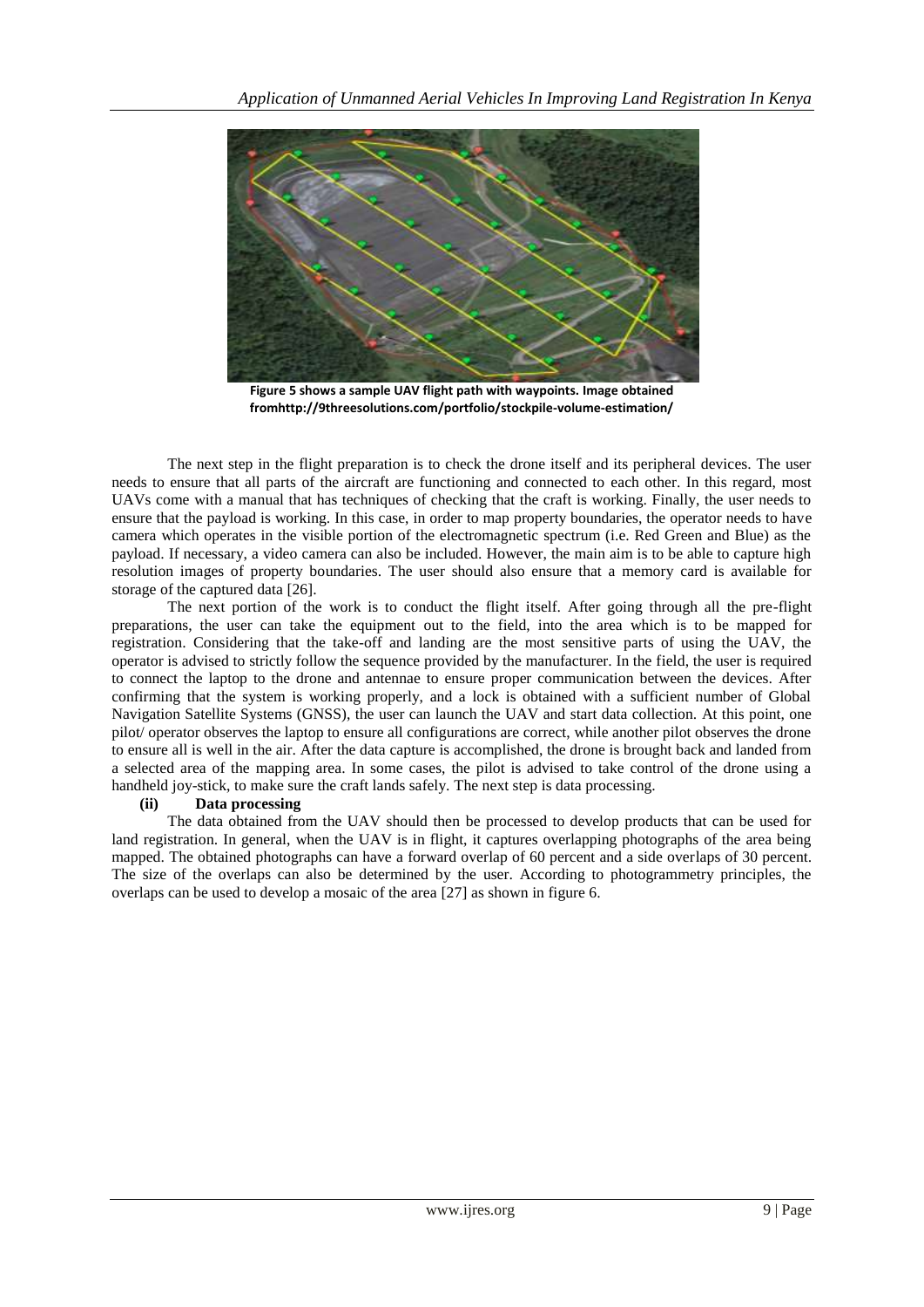

**Figure 6** Example of overlapping photographs. Image obtained from **<http://www.photogrammetrynews.com/2015/12/planning-of-aerial-photography-overlaps.html>**

There are multiple software for processing the aerial photographs obtained from the UAV. In most cases, different companies that manufacture UAVs have their own software for data processing. In addition, other commercial companies that deal with phogrammetry and Geographic Information Systems (GIS) have developed software for manipulating the photographs. As an example, Delair-Tech in France has their own "DLTool" for processing images obtained using their drones. One of the most common drone mapping software is known as "Pix4D" and can be used for mosaicing the photographs [28]. A company such as ESRI, which is one of the leading GIS companies in the World, has also developed a software product known as "Drone2Map" [29]. In essence, "Drone2Map" is product for ArcGIS software, for creating professional imagery from photohraphs captured using drones. A company known as Hexagon geospatial also produces software that can be used for manipulating drone imagery.

## **(iii) Products for land registration**

After processing the data, there should be some form of legal recognition of the product to be used for land registration. In Kenya, there are three main types of maps that are used for land registration, namely, deed plans, Registry Index Maps (RIMs) and Sectional Property Maps. In general, the deed plans are developed after an accurate survey has been carried out for a parcel of land. In this regard, using ground survey methods, a surveyor measures bearings and distances from a known geodetic control point, to determine the extents of the parcel [8]. Thus, deed plans may not be the appropriate method of recognizing data from UAVs. The second type of data is sectional plans that are used for registering apartment units or commercial units within an office block. The sectional plans may also not be the best way of legally recognizing the UAV data for land registration.

The Registry Index Maps (RIMs) provide the best method of legally recognizing the UAV data for registration. As described earlier, most of the land registration, especially in rural parts of the country, is based on RIMs. Majority of the RIMs, were produced using aerial photographs by the colonial and post-independence governments [8]. The products from the mosaic of UAV derived imagery can be used to develop a category of RIMs that is legally recognized as a means of registration. Thus, using appropriate software, the outline of parcel boundaries can be derived from the aerial images to develop a product which can be known as "UAV based-RIM" or any other name that may be seen to be appropriate. The use of the UAV based data can enhance the speed with which Kenya and other developing countries increase the extent of land registration.

## **VI. CONCLUSION**

This paper has provided some explanations on why and how UAVs can be used to improve land registration in Kenya. The advent of UAVs provides an ideal opportunity for developing countries to accelerate the process of land registration, so that more people can gain from the systems. The main advantage of this paper is that it provides key aspects on the use of UAVs for land registration. In particular, it explains different types of UAVs, regulations in Kenya and some of the technical aspects of the application. The main limitation of this paper is that it is still conceptual. Thus, there is a need for practical research on the advantages or